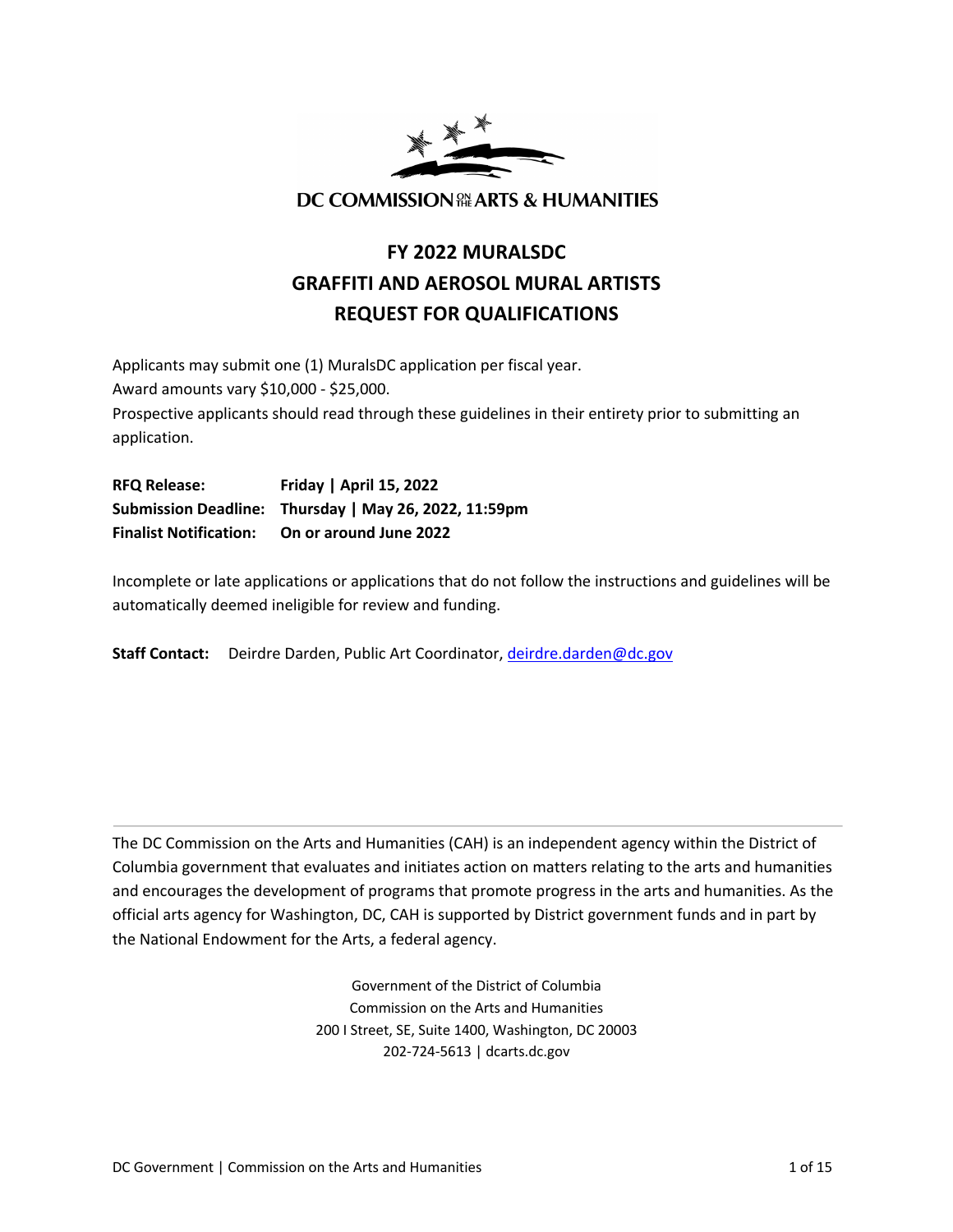| <b>Table of Contents</b>                            |     |
|-----------------------------------------------------|-----|
| <b>OVERVIEW</b>                                     | 3   |
| <b>GRANT PROGRAM GOALS</b>                          | 3   |
| TECHNICAL ASSISTANCE AND WORKSHOPS                  | 4   |
| <b>GRANT APPLICATION PROCESS</b>                    | 5   |
| APPLICATION REVIEW PROCESS                          | 6   |
| SUCCESSFUL APPLICATIONS                             | 8   |
| NOTIFICATION AND PAYMENT                            | 8   |
| CONDITIONS OF FUNDING AND GRANT RESCINDMENT         | 9   |
| INCLUSION, DIVERSITY, EQUITY, AND ACCESS (I.D.E.A.) | 10  |
| <b>I.D.E.A. DEFINITIONS</b>                         | 10  |
| RISK MANAGEMENT AND PERFORMANCE MONITORING          | 11  |
| <b>CONTACT INFORMATION</b>                          | 122 |
| <b>APPLICATION CHECKLIST</b>                        | 13  |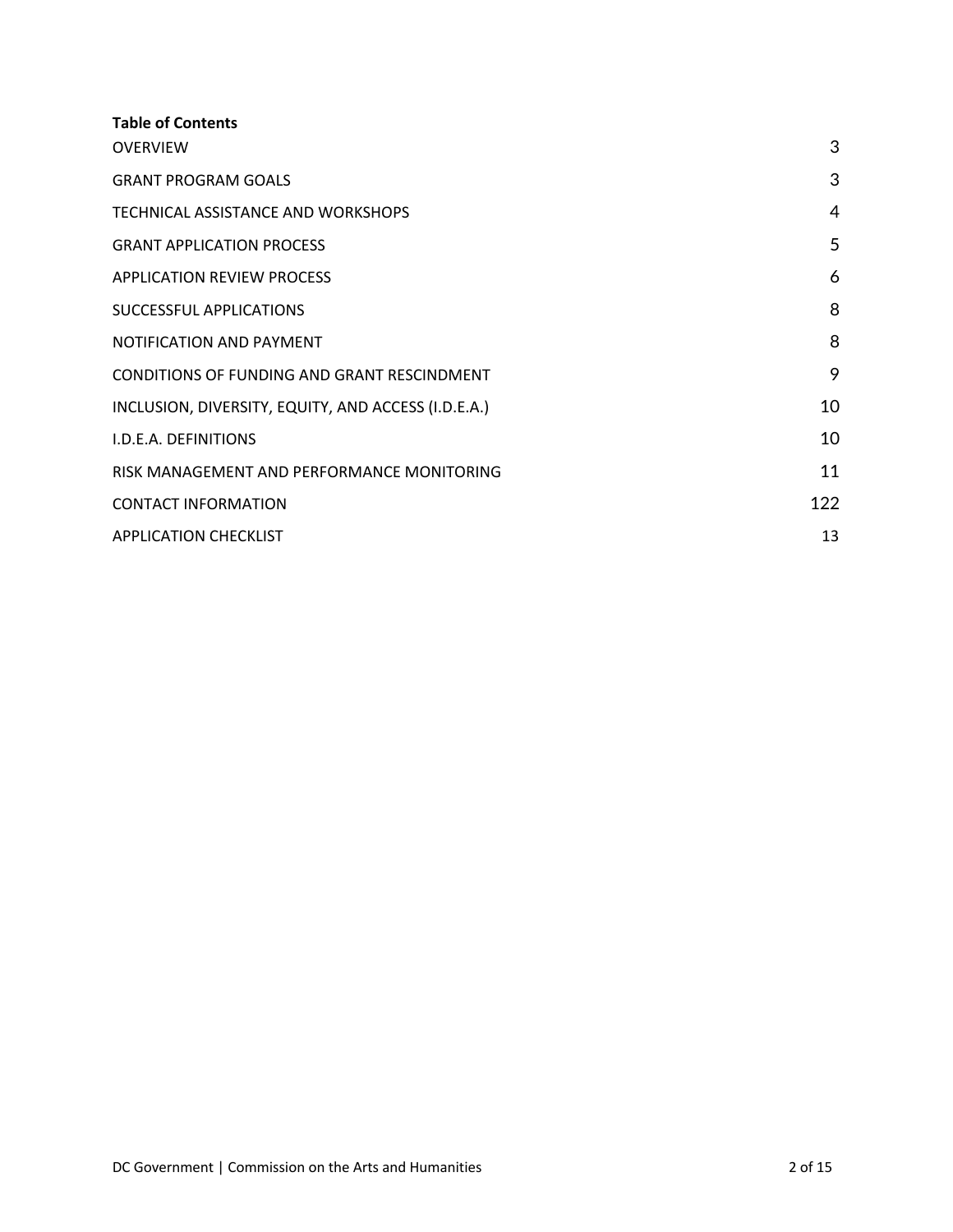# **FY22 MuralsDC GRANT PROGRAM**

# **Applicants may submit one (1) MuralsDC application per fiscal year**

# <span id="page-2-0"></span>**OVERVIEW**

The DC Commission on the Arts and Humanities (CAH), in partnership with the DC Department of Public Works (DPW), seeks graffiti and aerosol mural artists and artist teams to design, create and install aerosol murals as part of the MuralsDC program.

The MuralsDC program was established to beautify neighborhoods and communities in the District of Columbia with artistic works. This initiative also aims to:

1- Positively demonstrate the culture and techniques of graffiti art to District youth and others,

2-Promote respect for public and private property, and

3-Heighten community awareness.

There are over 150 MuralsDC projects across all eight wards of the District of Columbia.

FY2022 MuralsDC is the 15th Anniversary of the MuralsDC initiative. To celebrate this milestone CAH and DPW are seeking bold and new, next-level designs from artists across mediums that use traditional aerosol graffiti in their practice. Muralists must demonstrate experience executing large-scale exterior murals. Designs with content that promotes Love, Peace, Hope, Harmony, Unity, Thought, Change, and Beauty are encouraged. This application is open to local, national and international artists.

# <span id="page-2-1"></span>**GRANT PROGRAM GOALS**

- Promotion of graffiti art
- Neighborhood enhancement and beautification
- Community pride
- Educate and share culture through art
- Matching artists with available public space to showcase their work

# **GRANT ELIGIBILITY AND RESTRICTIONS**

This is an International Call for Graffiti and Aerosol Mural Art Artists and Artist Teams (selection preference will be given to artists that are residents of the District of Columbia).

# **Individual Artists must (at the time of application):**

- Be eighteen (18) years of age or older.
- Be a U.S. Citizen or demonstrate the ability to legally work and enter into an agreement in the United States of America.
- Demonstrate graffiti and aerosol mural art experience.
- Be a practicing professional mural artist.
- Be in good standing with the MuralsDC program, CAH and DPW.
- Obtain a [Citywide Clean Hands certification](https://mytax.dc.gov/_/)
- Have the skill level, capacity, and ability to function as a Lead Artist.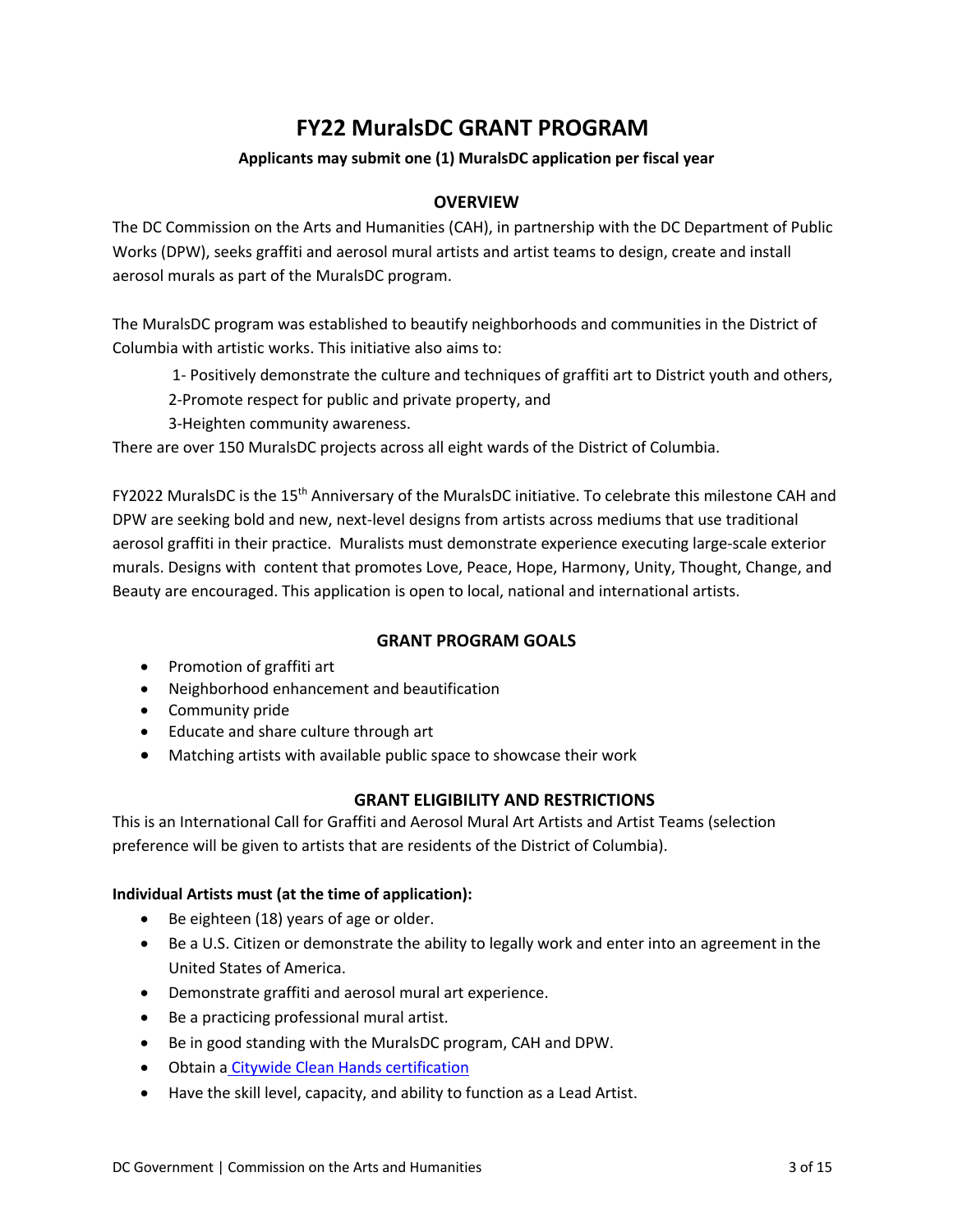Artist Teams may only consist of two (2) artists, with both artists meeting all of the eligibility requirements stated above at the time of application.

# **Applicants restricted from applying include:**

- Artist Teams with more than two (2) artists.
- Individuals that require "fiscal agents".
- Organizational entities, including, but not limited to non-profit or tax-exempt organizations; for profit (commercial) businesses, ventures, or joint ventures; private foundations; political organizations; colleges or universities; foreign governments; federal government entities; and other District of Columbia government agencies, including DC Public Schools and charter schools.

# **ALLOWABLE COSTS**

As a District of Columbia agency, CAH must ensure that all funds are expended in a fiscally responsible manner. CAH grant-related "allowable costs" are costs that the District government (through its subordinate agency, CAH) has determined, in its sole discretion, to be valid expenditures. Examples of Allowable Costs (valid expenditures) are, but not necessarily limited to:

- Artist Fees (20% of the project budget)
- Materials and supplies
- General Liability Insurance
- Shipping
- Fabrication and installation services
- Equipment Rentals and Permits
- Travel and transportation directly related to project implementation
- Copyright registration
- Housing costs for international muralists or those outside of a 50-mile radius of the District of Columbia.

Examples of Unallowable Costs:

- Sub-granting or re-granting of grant funds
- Tuition and scholarships
- Food or beverage expenses
- Capital expenses
- Expenses to obtain a U.S. visa
- Equipment purchases over five-hundred US dollars (\$500.00)
- Costs related to special events, fundraisers, and lobbying
- Travel other than as noted above (see, "Examples of Allowable Expenses" above)

# <span id="page-3-0"></span>**TECHNICAL ASSISTANCE AND WORKSHOPS**

MuralsDC program staff members at CAH are available for technical application assistance and are available to review draft applications for thirty (30) minute appointments, on government business days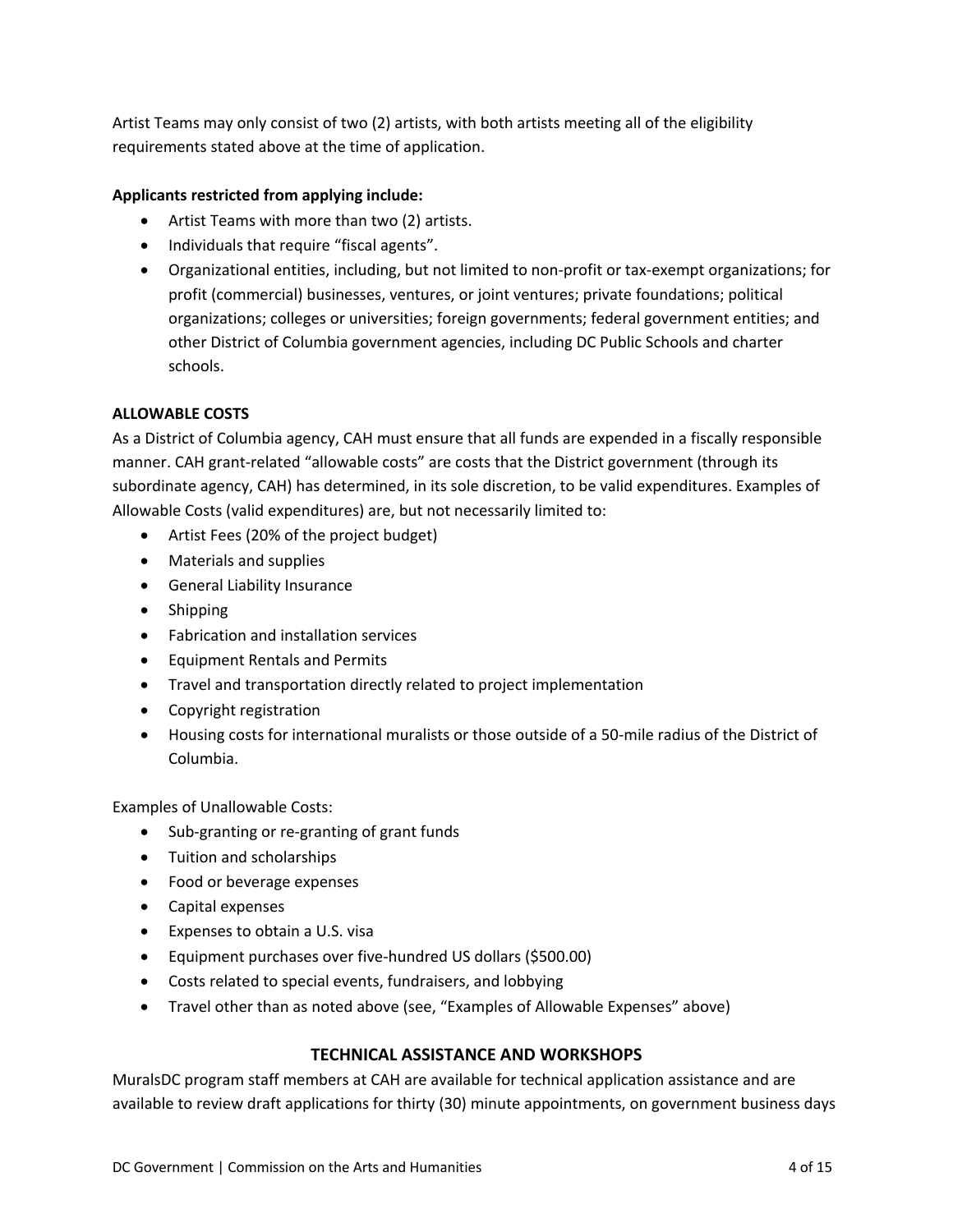up to one (1) week prior to the grant application deadline. Staff members do not write applications for applicants.

Dates: Tuesday, April 26, 3pm – 4pm, Wednesday May 11 10am – 11am

To schedule an individual technical assistance meeting, please contact Deirdre Darden, Public Art Coordinator, [deirdre.darden@dc.gov](mailto:deirdre.darden@dc.gov). Please note that CAH requests the applicant prepare and deliver (by e-mail) their full draft application proposal along with any questions in advance of scheduling a meeting for assistance.

# **Tips for First Time MuralsDC Applicants**

- Take advantage of the technical assistance sessions that CAH provides by either:
	- $\circ$  Requesting a meeting to discuss your application before you begin the writing process
	- o Requesting a meeting as soon as your application draft is finalized.
- Prepare your application early and submit well before the deadline.
- Convey your confidence and enthusiasm for the project.
- Investigate opportunities to team up with a more experienced lead artist to fill gaps in your own expertise and resources.
- Critique your own application as well as have others review it.

# <span id="page-4-0"></span>**GRANT APPLICATION PROCESS**

# **Review the MuralsDC guidelines and ensure eligibility.**

- 1. Go to [Apply for Grants](https://dcarts.dc.gov/service/cah-grants) and select [Grant Application Portal](https://jlweb.co/prod1/portal/portal.jsp?c=4193775&p=6947885&g=6947905) to register as user. (Note: For previous applicants to reset a user password, select "Forgot your password?")
- 2. Upon registration, select "My Open Applications." Then click on "New Application" on the right side of the screen and choose the desired grant program from the list.
- 3. Complete the application's narrative questions and data sections.
- 4. Upload required documents, supplementary material, and work samples
- 5. Double-check the application for accuracy, clarity, and typographical errors
- 6. Submit the application by 11:59 PM ET on the grant program's deadline date
- 7. Ensure receipt of grant submission confirmation email (auto generated by the online portal) by the application deadline.

CAH utilizes an online grant portal to receive grant applications. **All applications must be submitted online by 11:59 PM ET on Friday, April 23, 2021.** A confirmation email generates automatically upon submission of the application. Technical issues or failure to receive a confirmation email should be immediately brought to the attention of CAH staff. Incomplete or late applications or applications that do not follow the instructions and guidelines are deemed ineligible for review and funding. CAH does not accept mailed, emailed or hand-delivered copies of grant applications and/or the required attachments. CAH will accept reasonable accommodation requests from applicants with disabilities in advance of the application due date to assist them in submitting grant applications via mail, email, or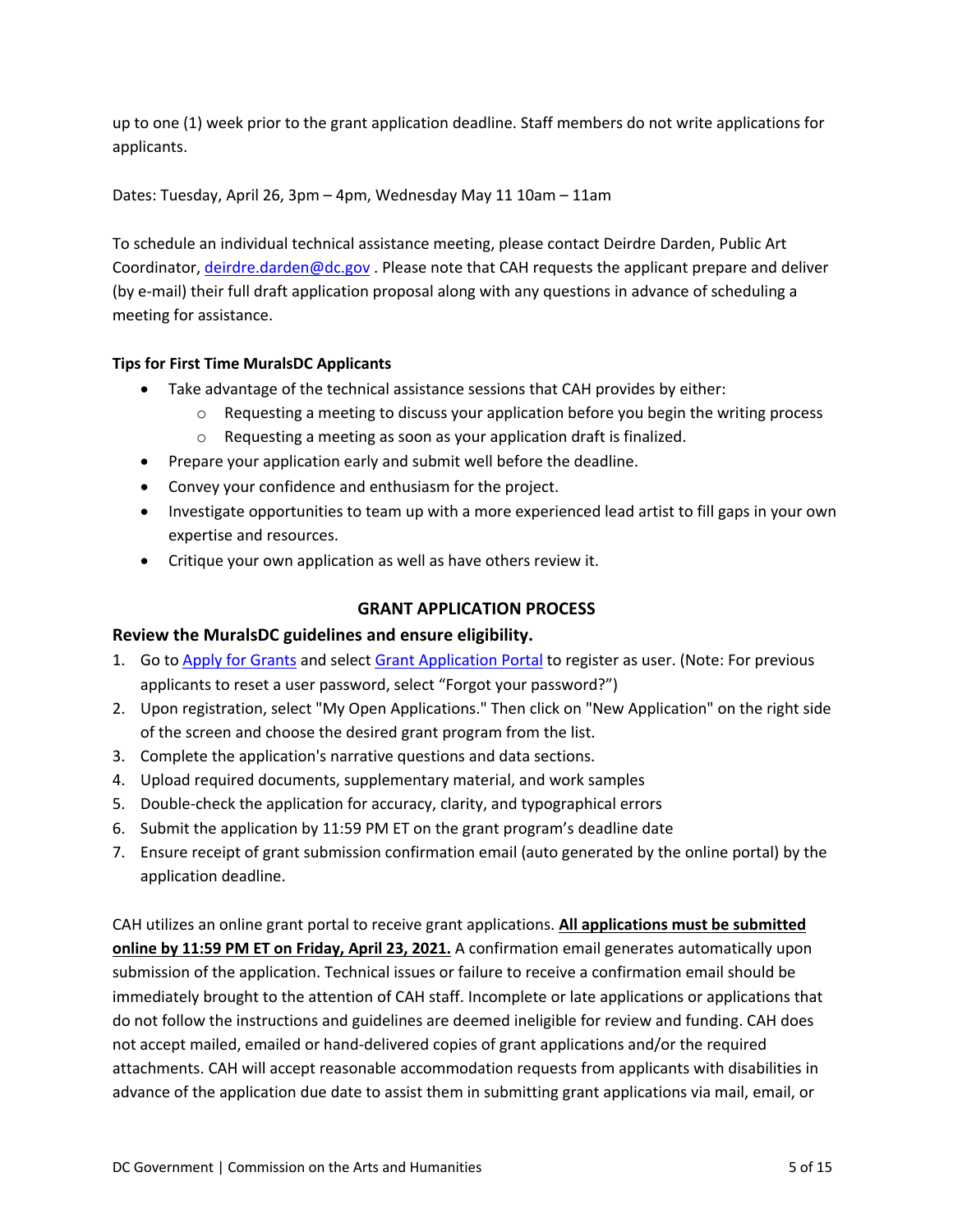hand-delivery. To request a reasonable accommodation, contact Travis Marcus at [travis.marcus@dc.gov](mailto:travis.marcus@dc.gov) and await request approval.

Applicants are fully responsible for the content of their application materials. An automated confirmation of an applicant's submission does not guarantee an applicant's eligibility, and therefore review by the advisory review panel (see below, "Review Process"). CAH staff is not permitted to make corrections to applications on behalf of applicants.

# <span id="page-5-0"></span>**APPLICATION REVIEW PROCESS**

CAH selects individuals who are arts, humanities and/or business professionals, with subject matter expertise and independent of CAH, to serve as advisory review panelists for each grant program. The role of a panelist is to review and score an eligible application's content to the established grant program review criteria. Panelists participate in a group review of CAH grant applications, to discuss and comment on the merits and deficiencies of applications and finalize their application-related scores in the presence of CAH staff and Commissioner Conveners.

CAH staff, Commissioner Conveners and panelists are to remain impartial in their review of CAH grant applications. CAH ensures that all involved recuse themselves from review of any application that presents a personal or professional conflict of interest (or the appearance of a conflict of interest).

CAH's grant application evaluation process considers general standards of decency and respect for the diverse beliefs and values of the American public consistent with The National Foundation on the Arts and Humanities Act of 1965, as amended (P.L; 89-209, 20 U.S.C. 951 *et seq*). For more information regarding the grant review process, please contact Deirdre Darden, Public Art Coordinator, deirdre.darden@dc.gov.

# **APPLICATION REVIEW AND SELECTION CRITERIA**

Artist selection will be based on artistic merit, community impact and ability to manage a large- scale mural project based upon the following:

- High quality and reflection of graffiti or Hip-Hop aesthetic as demonstrated in submitted work sample.
- Ability to create a work that responds to community input of theme or content.
- Adaptability to the collaborative process of mural design.
- Demonstrate previous experience creating and managing large scale aerosol mural projects.
- Ability to create site-specific artwork that is responsive to the opportunities and constraints of the site.
- Availability to complete mural installation by September 13, 2022.
- The mural painting period will run from June- September 2022.

The selection process consists of two stages. CAH will convene a MuralsDC Artist Selection Panel, representing diverse arts-related backgrounds and expertise to review the qualified applications.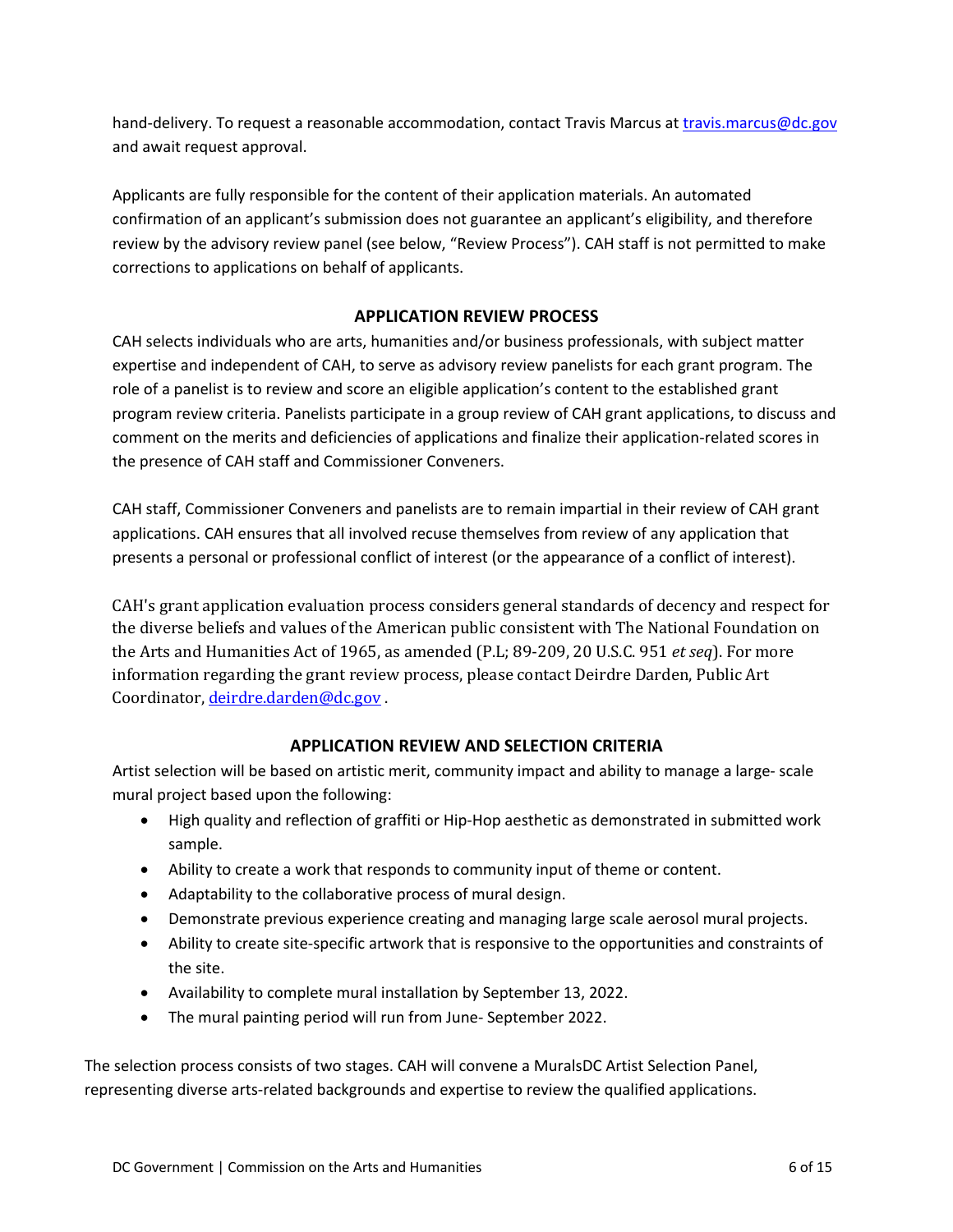# **QUALIFICATIONS REVIEW CRITERIA**

# **Artistic Content – 50 %**

Work samples are critical to each application and are carefully considered during application review. Work Sample(s) and Image Identification List are important for evaluation. Individual Artist - Submit digital images of up to five (5) and Artist teams up to ten (10) different digital images of different works.

- The applicant's work samples, and support materials demonstrate high standards of artistic excellence as an exterior, large scale muralists demonstrating high quality, innovation, and creativity (15 points).
- Applicant has experience with site-specific, large-scale exterior murals to plan and implement artistic content. The Artist's portfolio of work is feasible for this project (15 points).
- Artist(s) demonstrate the ability to translate artistic discipline to project goals (20 points).

# **Previous Experience/Management + Sustainability 30%:**

[The panel may determine the capacity and sustainability of the proposed project by reviewing the résumé/s of the applicant and support materials (if a team, each artist part of that team). ]

- The described project, goals and schedule of planned activities are feasible. The applicant is equipped with art making expertise or managing a visual arts project and demonstrates a capacity to successfully manage the workflow of the project from implementation to completion. (10 Points)
- The applicant demonstrates the capacity to manage funds for the project and has appropriate financial monitoring systems in place (throughout the funding period). (10 Points)
- The applicant has prior experience in producing or managing similar public art projects. (10 Points)

# **Community Engagement and Impact – 10%**

- Applicant demonstrates sensitivity to the cultural, ethnic, and economic, background of the participants and the residents of the District of Columbia through substantive experience working with community representatives and stakeholders (5 points).
- Applicant demonstrates in previous projects how the meaning, content, and themes of the artwork impacts the intended audience with consideration of culture, age, physical ability, languages spoken, or environment (5 points).

# **Opportunity and Equity – 10%**

- The applicant previous works demonstrates shared learning opportunities that facilitate a greater participation in public art, represents the community and aims to promote a welcoming and inclusive environment (5 points).
- The applicant demonstrates from previous work evidence of intentionality engaging a diverse audience based on culture, age, physical ability, or languages spoken in planning and implementation (5 points).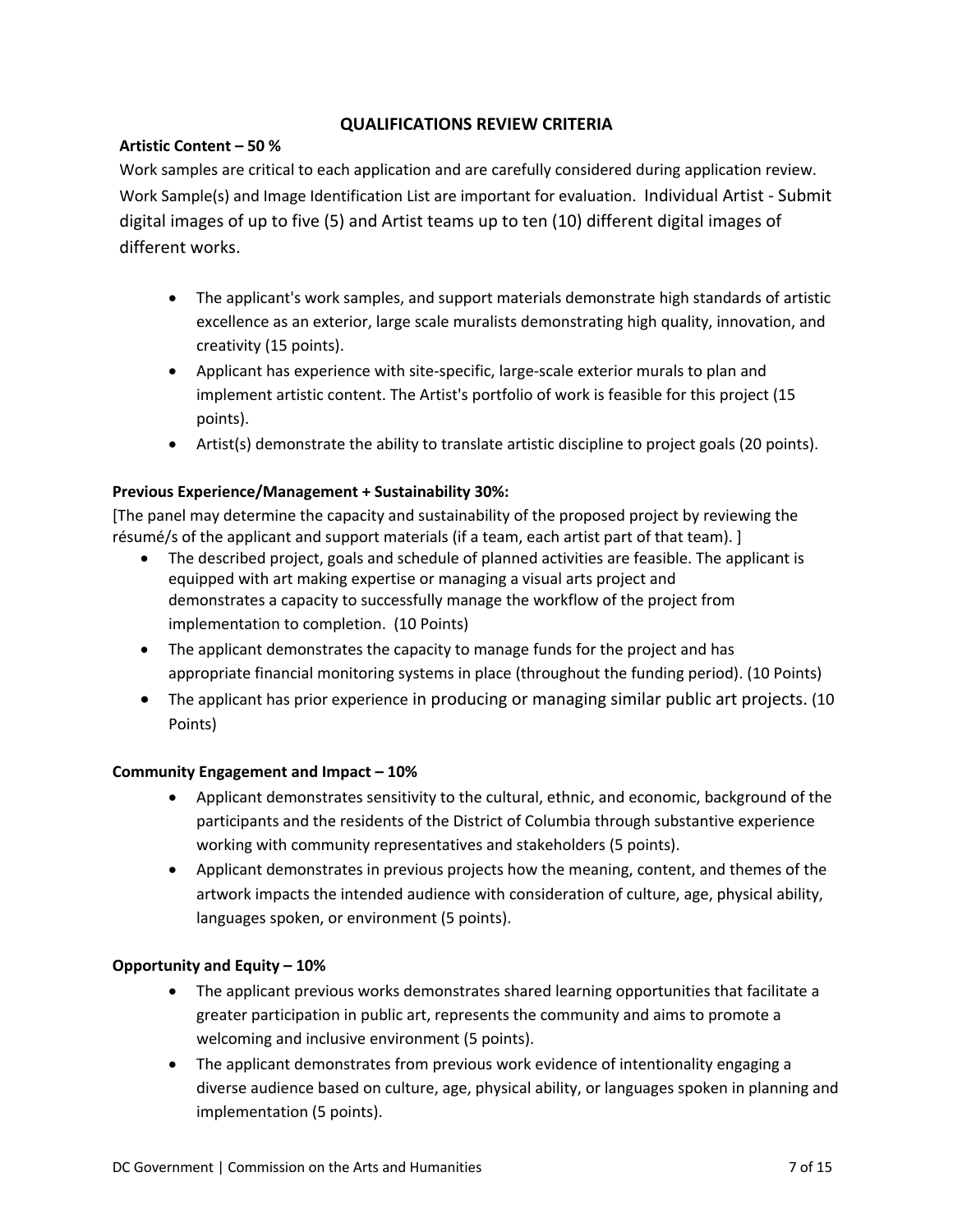# **AWARD PROCESS**

Stage One:

- The Artist Selection Panel will review and evaluate each application based on artist selection criteria/work samples and will recommend a roster of Finalists to the MuralsDC staff to be considered for a site-specific project.
- Finalists and other applicants will be notified of decisions.

Stage Two:

- MuralsDC Staff will approve the roster of finalists and will work to create appropriate matches between artist/artist teams and site owners.
- Upon selection of the final artist/artist team for a site, the artist and site owner will develop a scope of work and project budget to reflect their design approach for the mural site.
- MuralsDC Staff will review and approve the final artist/artist team's scope of work and budget.
- The selected artist/artist teams will begin community engagement and design phases of the program, to develop a final design concept that will need to be approved by the site owner and MuralsDC Staff.
- The selected artist/artist teams will enter into grant agreement with CAH to fabricate and install the approved final design concept onto the site owner's property.

The MuralsDC application roster evaluation process takes into consideration general standards of decency and respect for the diverse beliefs and values of the American public consistent with The National Foundation on the Arts and Humanities Act, as amended in 1990.

# <span id="page-7-0"></span>**SUCCESSFUL APPLICATIONS**

- Submit all required documents.
- Previous work samples illustrate artistic excellence in large-scale exterior mural, youth engagement, and community-based projects.
- Consider how the applicant's qualifications connect to the project goals.

# <span id="page-7-1"></span>**NOTIFICATION AND PAYMENT**

Applicants will be notified of a decision via email with a letter of finalist roster selection, letter of ineligibility, or letter of denial on or about Friday, May 21, 2022.

Grant award amounts (i.e., budget) for each mural may range from \$10,000 to \$25,000.

- The mural budget must include: all artist fees and costs associated with design, fabrication, mural site preparation, mural protective coating, and any applicable taxes and/or insurance, permits, travel, transportation to the site, site preparation, insurance, permits, installation, graffiti protective coating, and documentation of the artwork.
- All murals must be completed by September 13, 2022.

Payments are made directly to the grant recipient. Principals and fiscal agents of any kind are prohibited. The date of payment disbursement is subject to the agency's availability of funds and processing of the required documentation and materials.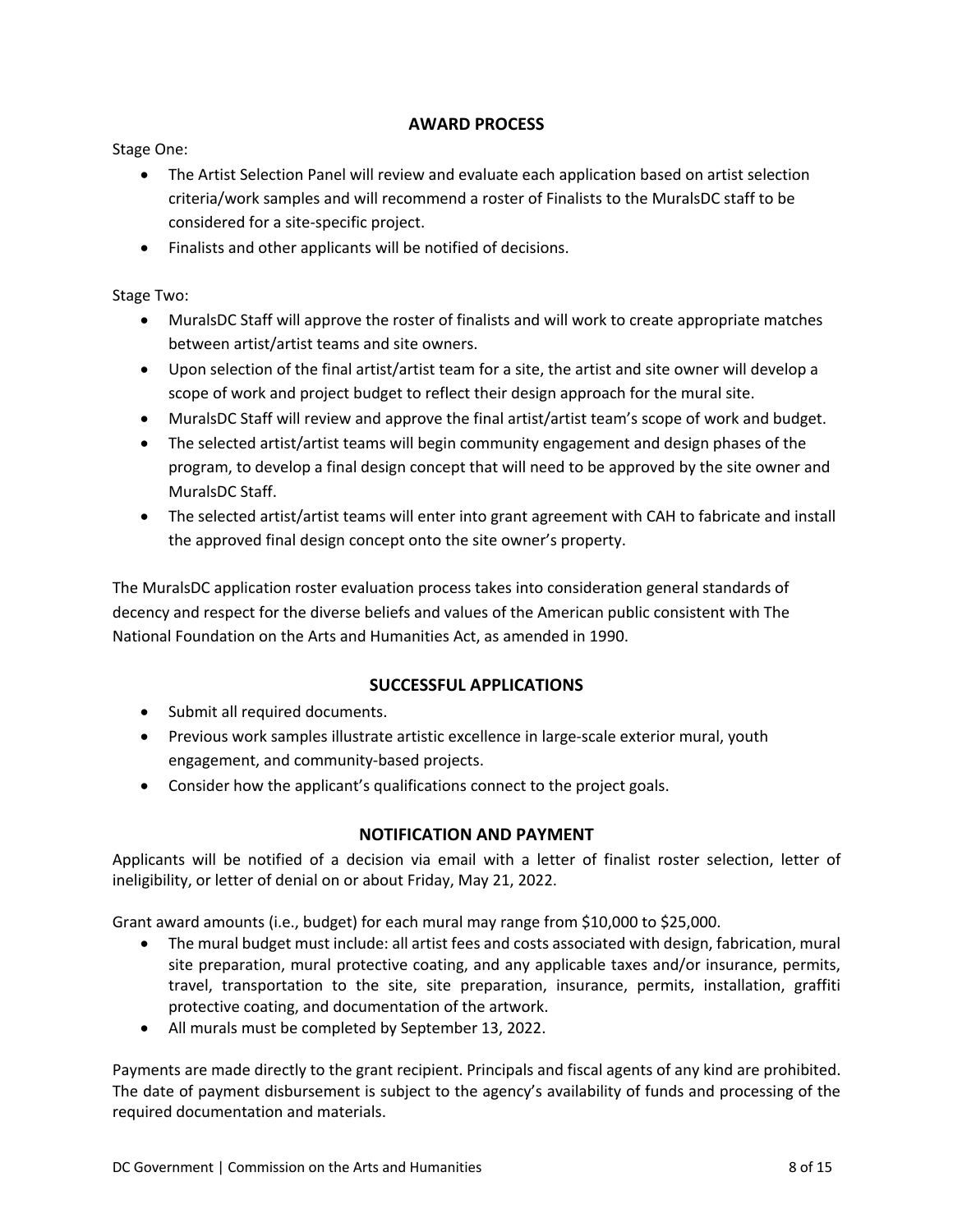# <span id="page-8-0"></span>**CONDITIONS OF FUNDING AND GRANT RESCINDMENT**

CAH reserves the right to rescind any and all grant awards for non-compliance with CAH's RFQ guidelines, policies, or regulations, at any time. Fiscal Year 2022 grantees with unmet reporting obligations regarding previous CAH funding programs as of close of business on Friday, October 15, 2021, are ineligible to receive additional awards from CAH.

# **Grant Management and Rescindment**

Grantee agrees that it will include a CAH logo and a credit line in all of its grant-related announcements and promotional material and that it will make its best efforts to publicly credit CAH's support for the project in all related public events.

CAH has the right to withhold, reduce or rescind a grant award according to the terms and provisions of the grant agreement or if the grantee exercises any of the following:

- Fails to notify CAH of changes in project collaborators or other significant management changes or changes in the project scope without advance approval.
- Refuses to provide access to monitoring.
- Fails to comply with the terms of the grant award contract requirements.
- Fails to demonstrate adequate financial management and oversight of the project; and/or,
- Fails to properly publicly credit CAH's support of the funded project.

# **Citywide Clean Hands (CCH)**

All grant award recipients must obtain a "Citywide Clean Hands Certification," from the District of Columbia's Office of Tax and Revenue at the time of application and prior to any grant award disbursement throughout the grant period. The CCH website application supports the "Clean Hands" Mandate (D. C. Code § 47-2862), which stipulates those individuals and businesses are to be denied District goods or services if there is a debt owed to the District of Columbia of more than one hundred dollars (\$100.00) for fees, fines, taxes, or penalties. Applicants may visit the following site to obtain more information: <https://ocfocleanhands.dc.gov/cch/>.

# **Legal Compliance**

Federal and District of Columbia law requires all grant applicants to comply with all applicable laws and regulations that regard non-discrimination. The list of those laws and regulations include:

- Title VI of the Civil Rights Act of 1964 (which provides that grantees must take adequate steps to ensure that people with limited English proficiency receive the language assistance necessary to afford them meaningful access to grant-related programs, activities, and services).
- Title VII of the Civil Rights Act of 1964 (P.L. 88-352) (which prohibits discrimination based on race, color, or national origin).
- Title IX of the Education Amendments of 1972, as amended (20 U.S.C. Sections 1681-1686) (which prohibits discrimination based on sex).
- Section 504 of the Rehabilitation Act of 1973, as amended (29 U.S.C. Section 794).
- The DC Human Rights Act of 1977; and,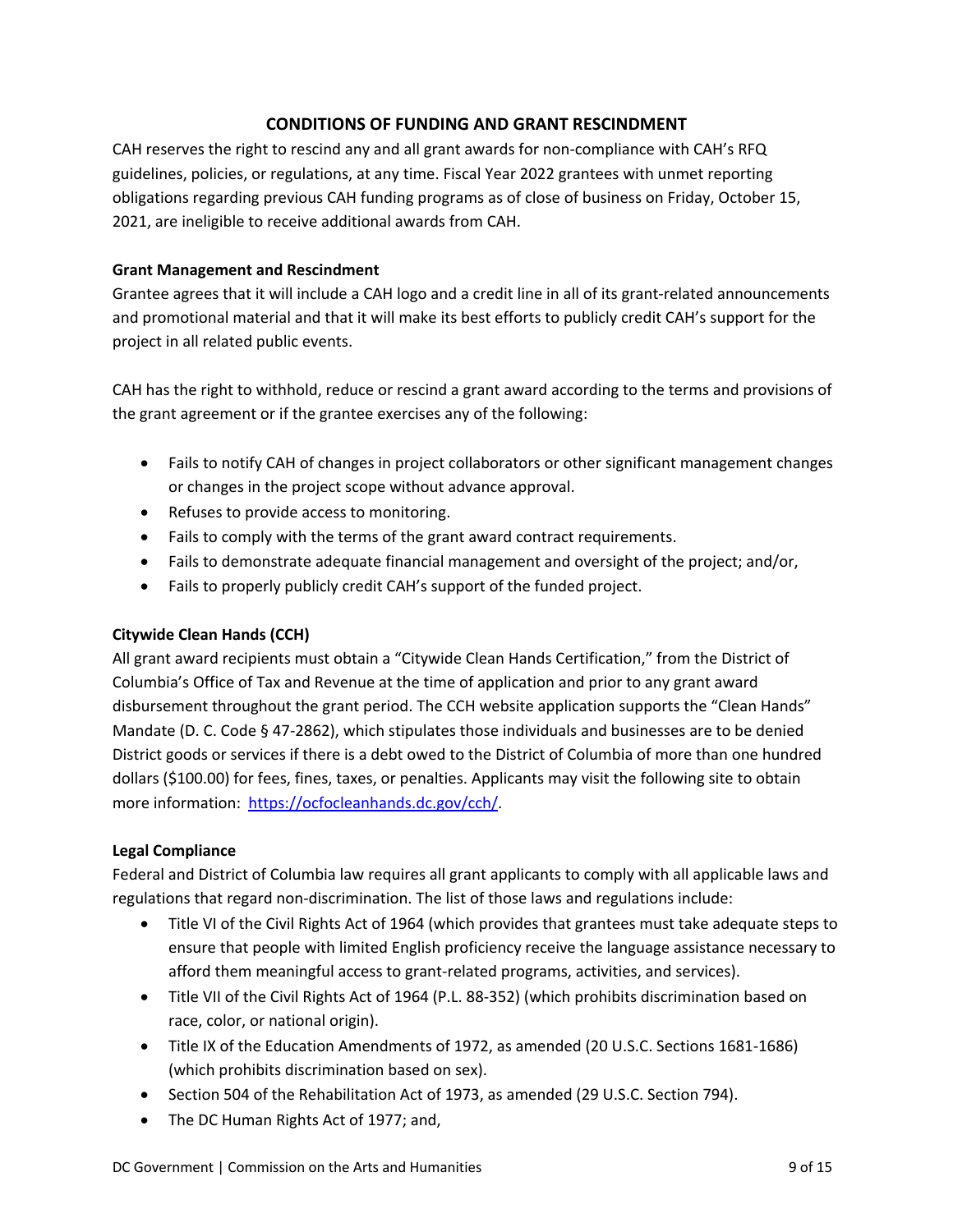• The Americans with Disabilities Act of 1990 (42 U.S.C. §§12101 - 12213) (which prohibits discrimination on the basis of disabilities).

# **Americans with Disabilities Act**

CAH is committed to ensuring that all grantees comply with the Americans with Disabilities Act (ADA) of 1990. The ADA provides civil rights protection to individuals with disabilities in the areas of employment, services rendered by state and local government, places of public accommodation, transportation, and telecommunication services. Organizations funded by CAH must make reasonable accommodations to ensure that people with disabilities have equal physical and communications access, as defined by federal law.

# **COVID-19 Compliance**

The grantee(s) selected in response to this Request for Applications is/are required to comply with [Mayor's Order 2021-099, COVID-19 Vaccination Certification Requirement for District](https://coronavirus.dc.gov/page/mayor%E2%80%99s-order-2021-099-covid-19-vaccination-certification-requirement-district-government) [Government Employees, Contractors, Interns, and Grantees](https://coronavirus.dc.gov/page/mayor%E2%80%99s-order-2021-099-covid-19-vaccination-certification-requirement-district-government), dated August 10, 2021, and all substantially similar vaccine requirements including any modifications to this Order, unless and until they are rescinded or superseded.

# <span id="page-9-0"></span>**INCLUSION, DIVERSITY, EQUITY, AND ACCESS (I.D.E.A.)**

CAH has placed increased focus on utilizing an Inclusion, Diversity, Equity, and Access (I.D.E.A.) lens in its grantmaking, with the goal of creating a more equitable arts and humanities landscape in the District. In addition to detailed plans for its compliance with the Americans with Disabilities Act (ADA) (42 U.S.C.SC §§ 12101 et seq.), each applicant must demonstrate how its programming and services will be inclusive, diverse, equitable, and accessible throughout the District of Columbia, beyond participants with disabilities. Applicants should consider a broad definition of "accessibility" by addressing financial, geographic, demographic, cultural, and developmental access. For more information, see the Americans with Disabilities Act section of these RFA guidelines (see page11). For reference, applicants may use this link to access the text of the ADA:<https://www.law.cornell.edu/uscode/text/42/12101>). Notwithstanding the fact that it has shared hyperlinks attached immediately above and later below, the District government does not represent that shared text of the ADA (or any other text) is the latest version of the subject law.

# <span id="page-9-1"></span>**I.D.E.A. DEFINITIONS**

Below are definitions used by CAH of each component of I.D.E.A. CAH encourages applicants to develop short- and long-term plans to ensure each of these components is realized in their processes and programs. CAH's goal for the arts and humanities community is to have a comprehensive and actionable plan in place by FY 2024. Organizations in receipt of funding from CAH will be required to demonstrate their progress in all future interim and final reports beginning in FY 2022.

# **INCLUSION**

Inclusion authentically welcomes and intentionally brings traditionally excluded individuals and/or groups into processes, activities, and decision/policymaking in a way that shares power.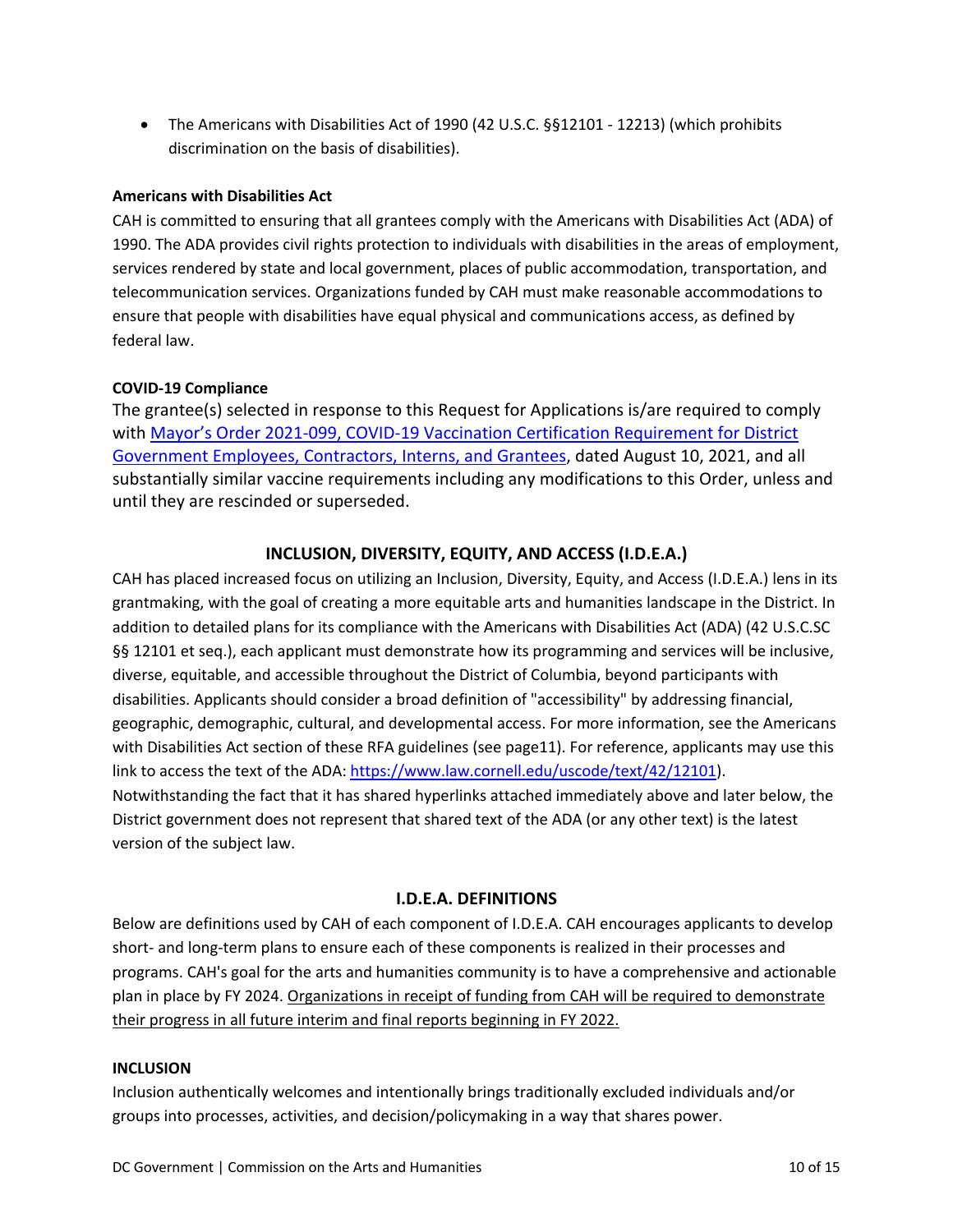#### **DIVERSITY**

Diversity refers to the various backgrounds and races that comprise a community, nation, or other grouping. In many instances, the term diversity does not only acknowledge the existence of diversity of background, race, gender, religion, sexual orientation, etc., but applies a recognition of the value of these differences. Diversity enriches policies and practices by bringing people of diverse backgrounds and experiences together to inform, shape, and enrich these policies and practices.

#### **EQUITY**

Equity is giving everyone what they need to be successful. Equity is different from treating everyone the same. Equity operates from the understanding that people and groups enter given situations from very different starting points. These starting points are often determined by certain social hierarchies such as race, class, gender, age, sexual identity, etc. An equitable framework centers awareness of these hierarchies and creates systems that are actively anti-racist, anti-classist, anti-sexist, and antihomophobic.

#### **ACCESS**

Access is defined in the broadest definition of the term as a means of ensuring individuals and/or groups are given financial, geographic, demographic, cultural, and developmental access to programming, services, and other opportunities.

#### <span id="page-10-0"></span>**CREDIT/ACKNOWLEDGMENT**

Selected Artists/Artists Teams will enter into agreement requiring the inclusion of the MuralsDC logo (or a credit line) grant-related announcements and promotional (or informational) materials and will agree to make best efforts to publicly credit MuralsDC, CAH, and DPW support in any and any public event that is held and that is related to the funding of the project.

# **RISK MANAGEMENT AND PERFORMANCE MONITORING**

All grant recipients are subject to risk assessments and monitoring requirements, as outlined in the District's [Citywide Grants Manual and Sourcebook](https://is.dc.gov/book/citywide-grant-manual-and-sourcebook) managed by the Office of the City Administrator, Grants Management Division. CAH has established standards for grant recipients to ensure compliance with risk assessment monitoring, and those standards are discussed in greater detail in the applicants' grant agreements with CAH.

Activities funded by MuralsDC will be monitored by its staff, to assure compliance with all applicable District of Columbia's statutes, regulations, orders, and other requirements. This monitoring process may include site visits, evaluation of allowable costs, assessment of efforts to meet projected grant applicant benchmarks, providing proof of expenditures, etc.

All grantees are responsible for reporting their respective grant award(s) as income on federal and local tax returns (in accordance with applicable law) and are strongly encouraged to consult with a tax professional and the United States Internal Revenue Service.

#### **Reporting Requirements**

At the end of the grant period, the award recipient must submit a written Final Report through the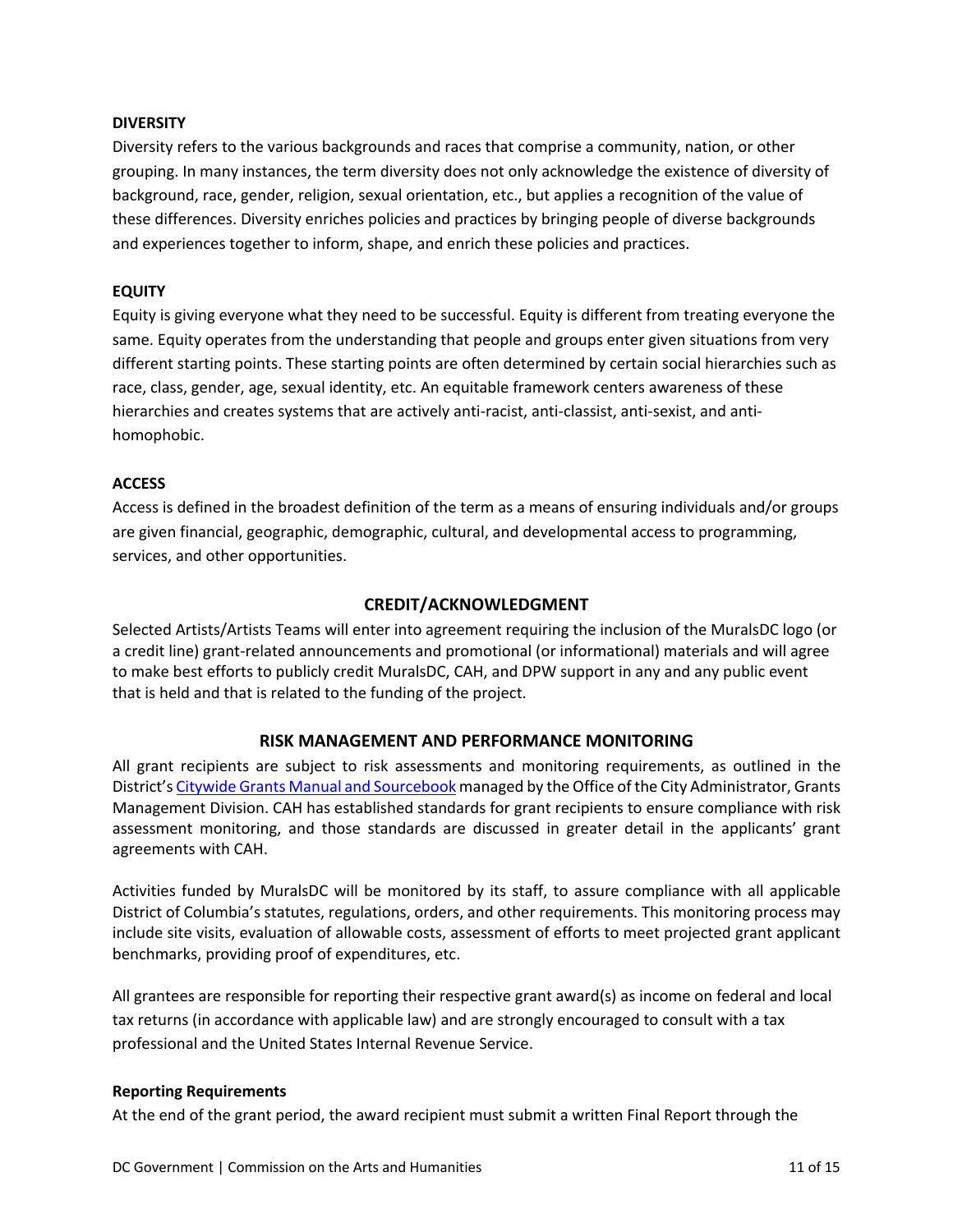grants portal. All grant awardees are responsible for demonstrating and documenting expenditures for the full (100%) grant amount. Grant recipients who do not submit complete Final Reports are ineligible for further CAH funding. The report template will be available in the grant portal if selected.

# **Federal and Local Tax Reporting**

All grant recipients are responsible for reporting their respective grant award(s) as income on federal and local tax returns (in accordance with applicable law) and are strongly encouraged to consult with a tax professional and the United States Internal Revenue Service.

# **Certificate of Liability Insurance**

Grant recipients are required to procure and maintain general liability insurance.

The certificate of liability insurance must be provided to CAH before the recommended applicant begins performing work. The District of Columbia must be named as the certificate holder and a special coverage request made to list CAH as an additional insured.

# **Site Selection**

Site selections are based, largely but not solely, on areas of the District with high incidence of illegal graffiti as identified by DPW, Mayor's Office of Community Relations and Services (MOCRS), other agencies, and site owners. [Click here to view past MuralsDC projects and locations.](http://muralsdcproject.com/archives/)

# **Application Deadline**

All materials must be received by Monday, May 26, 2022, at 11:59 pm (EDT).

- Applications are only accepted from the online application portal.
- CAH does not accept mailed, emailed or hand-delivered copies of applications and/or the required attachments.
- CAH will accept reasonable accommodation requests from applicants with disabilities in advance of the application due date to assist them in submitting grant applications via mail. To request a reasonable accommodation, contact CAH and await request approval.
- Incomplete or late applications will not be considered or reviewed.

# **CONTACT INFORMATION**

For more information regarding the MuralsDC program, clarification about eligibility requirements, work sample submissions, the application processes or program specific questions can be referred to Deirdre Darden, Public Art Coordinator, [deirdre.darden@dc.gov](mailto:deirdre.darden@dc.gov).

| April 15, 2022         | Call for Graffiti Mural Artists Issued           |
|------------------------|--------------------------------------------------|
| May 26, 2022           | Graffiti Mural Artists Deadline                  |
| (11:59 PM EDT)         |                                                  |
| June 9, 2022           | <b>Application Review</b>                        |
|                        | Roster /Semi-Finalist Selection Panel            |
| On or by June 30, 2022 | <b>Final Artist Selections and Notifications</b> |
| <b>July 2022</b>       | Site and Artist Assignments                      |
| <b>July 2022</b>       | Mural Concept Design Discussion and Approvals    |
| July 15, 2022          | Final Approval of Mural Designs                  |

# <span id="page-11-0"></span>**2022 MURALSDC SCHEDULE**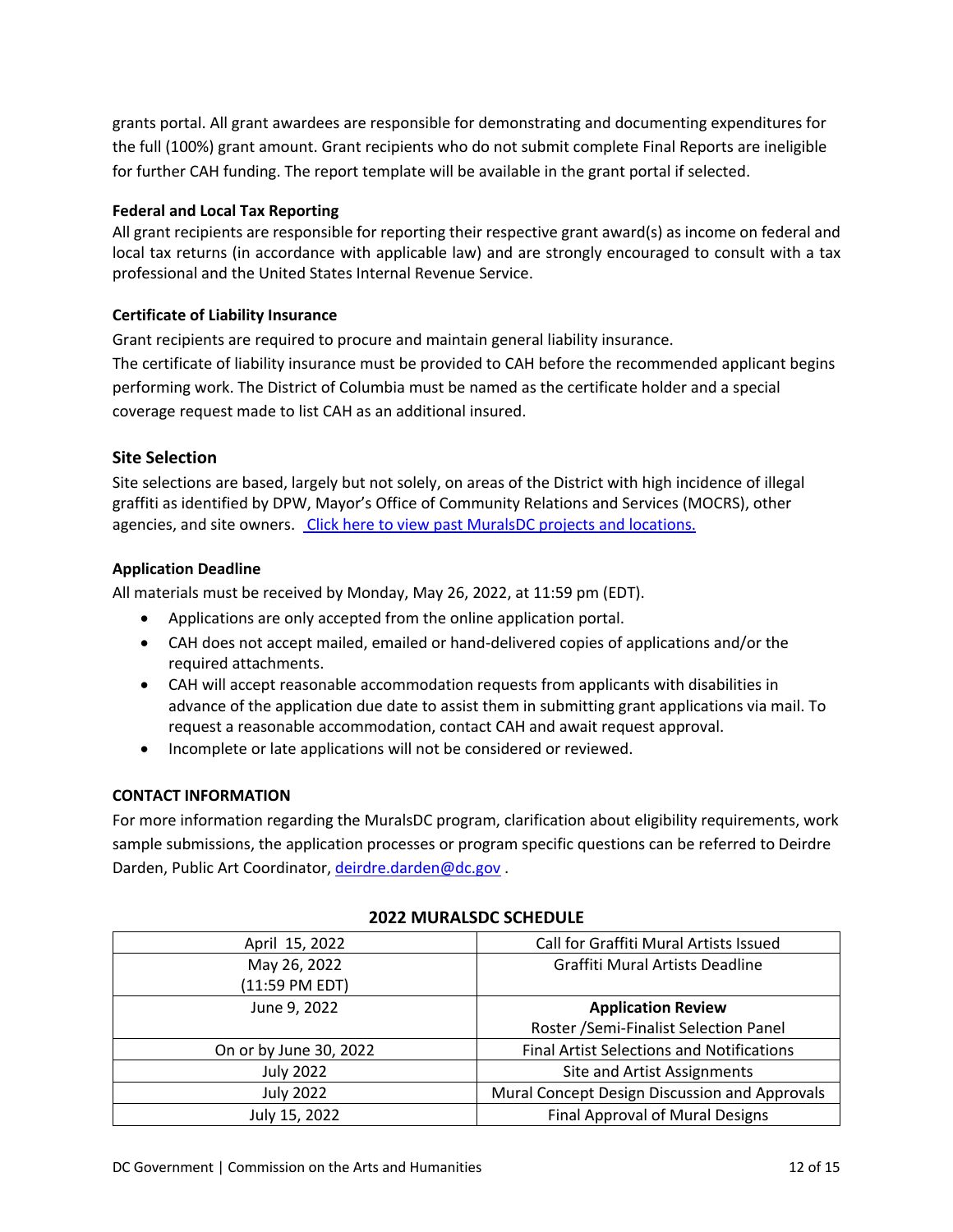| July 18 - September 2022 | Painting and Installation of Murals |
|--------------------------|-------------------------------------|
| September 1-13, 2022     | <b>Mural Completion Inspections</b> |

# **APPLICATION CHECKLIST**

The following application documents are mandatory for all submissions:

**Note:** Applicants must create an image identification list of the images uploaded and should arrange the list in the order of viewing preference. Title the page with the words "Annotated Image List" and the applicant's name. For each image, include the Title, Material, Dimensions, Year, Budget, Location of artwork, and how many days/hours it took to complete. Digital images must be numbered to correspond with the Image Identification List.

# **1. Current Résumé(s)/CVs:**

- Up to two (2) pages demonstrating artist's experience of community engagement, previous experience creating large scale work, and showing a history of artistic merit demonstrated in a strong portfolio of past work.
- 2. **Artist Statement** that describes your (or Artist Team's) understanding of the project, experience with large-scale exterior mural work (maximum of 500 words). Include discussion about one  $(1)$  – two (2) completed projects that demonstrate relevant experience.
- 3. **Five (5) images of previous relevant mural artwork** for individual artists, **Artist Teams 10** Images of previous relevant mural artwork submitted as high-quality JPG files. Image files are uploaded to the Media Viewer on the application portal.
	- Do not use gifs, tiffs, or other image formats.
	- If an Artist Team, samples of artist teams' work must be submitted identifying their samples.
	- Please do not embed images into PowerPoint or PDF documents.
- 4. **Image Identification List** of previous public artwork corresponding to the submitted images within application.
	- If an Artist Team, please differentiate to clearly define artist/s' work samples.
	- Please provide project budget for work samples
		- **1. Identification List Example:**
			- Artist Name
			- Title, Date
			- Medium
			- Size Dimensions
			- Location
			- Project Budget
			- Role on project
	- Each team member must clearly identify their individual mural contributions on partnership murals by detailing their specific contributions on the annotated image list.

# **5. Support materials include:**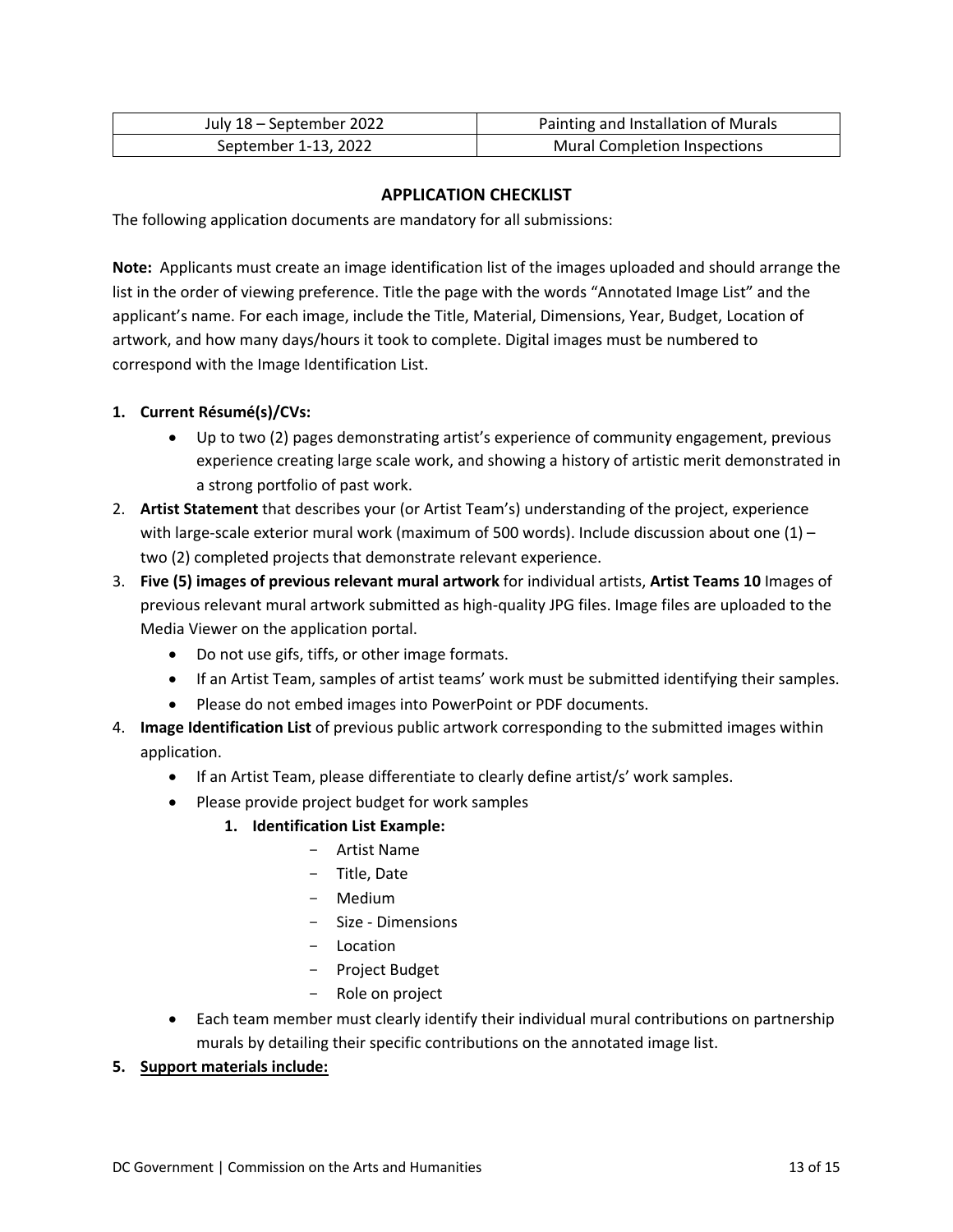[Support materials strengthen the application and provide additional information that directly relate to the grant request. Support materials cri. However, they do reinforce the quality of the applicant's artistic ability, and past community inclusion]

- News articles and/or Media coverage
- Videos
- Exhibition reviews
- Letters of recommendation/support
- Certificates or award
- Online materials and websites

# **For online materials and websites:**

- A website will only be considered a work sample only if it is an essential part of showcasing your ability and execution of a mural project.
- Provide all passwords or include any necessary information required to view your work sample, such as plug-ins or navigation paths (hyperlinks).
- Ensure that the website links or online materials are functional and accessible through, at minimum, September 30, 2022 (program term). A non-working link to a website containing your work sample will negatively affect the application. CAH is not responsible for any material outside of the online grants portal.

# **6. Professional References & Letters of Support/Recommendation:**

- Include two (2) professional references that lists names, addresses, phone number and email address.
- Include two (2) letters of support/recommendation. (One (1) page maximum per letter, per person.
- **7. Compliance documents (forms and instructions) are available at:**
	- <https://dcarts.dc.gov/node/408702>)
	- **Certificate of Clean Hands** dated within 30 days of application Non-DC Residents are required to obtain a Clean Hands Certificate. Create an account at My Tax DC to fulfil the request
	- **IRS Form W-9 (version Oct-2018)** for the applicant dated and signed within 30 days of application
	- **Signed IRS W8-BEN Form** (International Applicants Only)
	- **Statement of Certification** signed and dated at the time of application
	- **List of Insurance Carriers Form**
	- **Individual Demographic Overview Form** for artist and each artist team member. Completion and submission of this form will have no impact on funding decisions. Responses are used for statistical and diversity inclusion purposes only and will not be seen by the grant review panel.

Documents must be uploaded as PDFs through CAH's online grant portal prior to the application deadline. Incomplete or late applications or applications that do not follow the instructions and guidelines may be deemed ineligible for review and funding.

An automated confirmation of an applicant's submission does not guarantee an applicant's eligibility or funding. Technical issues or failure to receive a confirmation email must be brought to the attention of CAH staff prior to the application deadline.